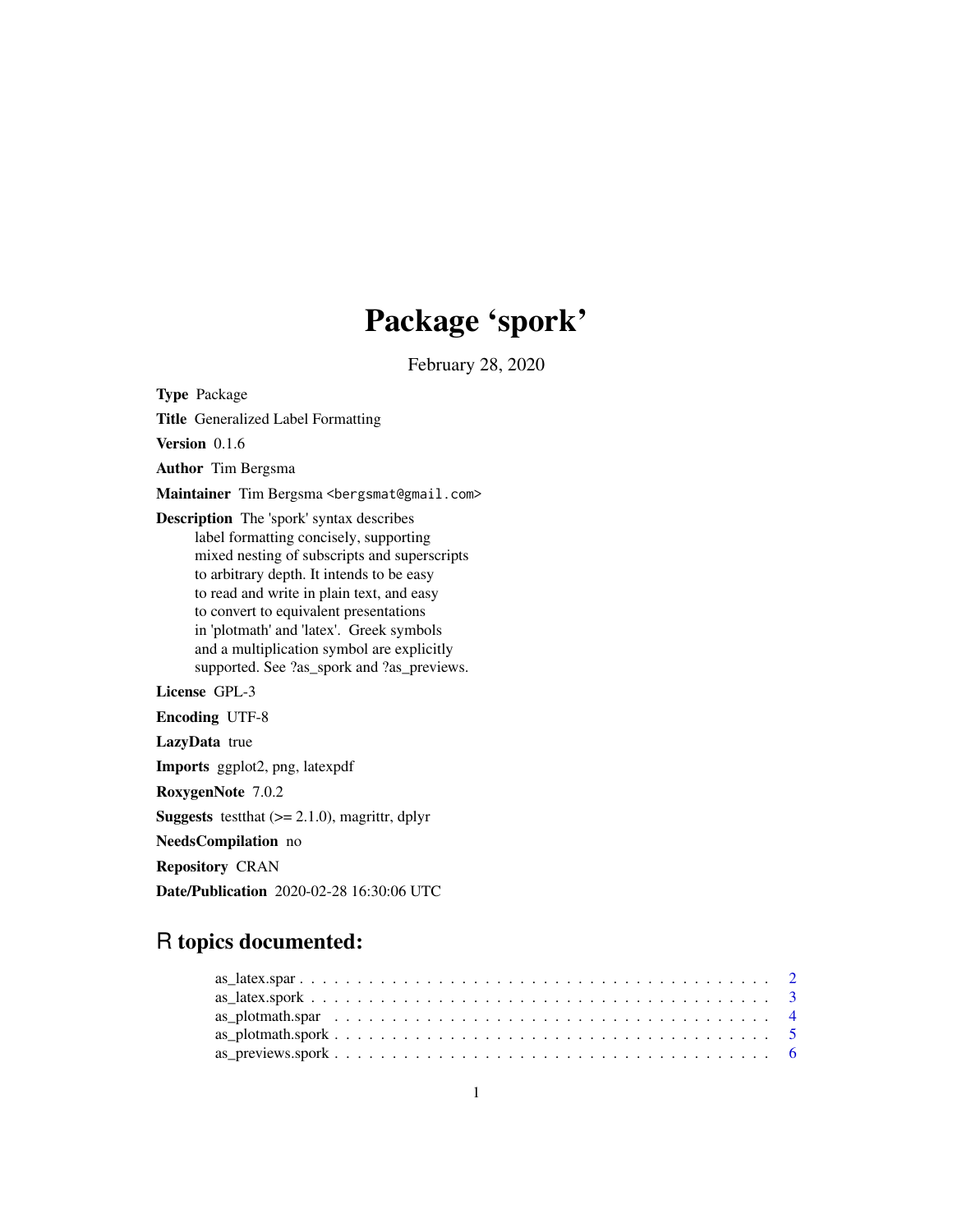#### <span id="page-1-0"></span>2 as\_latex.spar

| Index |  |  |  |  |  |  |  |  |  |  |  |  |  |  |  |  |  |  |
|-------|--|--|--|--|--|--|--|--|--|--|--|--|--|--|--|--|--|--|

<span id="page-1-1"></span>as\_latex.spar *Convert One Spork to Latex*

#### Description

Converts one spork to latex. See description for [as\\_spork](#page-0-0). By default, unrecognized tokens are returned literally. However, Greek symbols and latex metacharacters are escaped. See [latexToken](#page-8-1).

#### Usage

```
## S3 method for class 'spar'
as_latex(x, newline = getOption("latex_newline", "\n"),
 unrecognized = getOption("latex_unrecognized", "latexToken"),
  token_open = getOption("latex_token_open", "\\textrm{"),
 token_close = getOption("latex_token_close", "}"),
 math_open = getOption("latex_math_open", "\\mathrm{"),
  math_close = getOption("latex_math_close", "}"),
  label_open = getOption("latex_label_open", "$"),
 label_close = getOption("latex_label_close", "$"),
  enforce_math = getOption("latex_enforce_math", TRUE), ...)
```
#### Arguments

| X                       | spar                                                                                                                                                                      |
|-------------------------|---------------------------------------------------------------------------------------------------------------------------------------------------------------------------|
| newline                 | value to replace '\n'                                                                                                                                                     |
| unrecognized            | function to process unrecognized tokens: default latexToken                                                                                                               |
| token_open, token_close |                                                                                                                                                                           |
|                         | these wrap text-like portions of the label; the defaults try to give upright charac-<br>ters (non-italic); also passed to latexToken                                      |
| math_open, math_close   |                                                                                                                                                                           |
|                         | these wrap math-like portions of the label; the defaults try to give upright charac-<br>ters (non-italic) which may not work for Greek symbols; also passed to latexToken |
| label_open, label_close |                                                                                                                                                                           |
|                         | these wrap the entire label; defaults invoke traditional math mode                                                                                                        |
| enforce_math            | whether to enforce math mode for nested expression: latexToken                                                                                                            |
| $\cdots$                | passed to unrecognized; see latexToken                                                                                                                                    |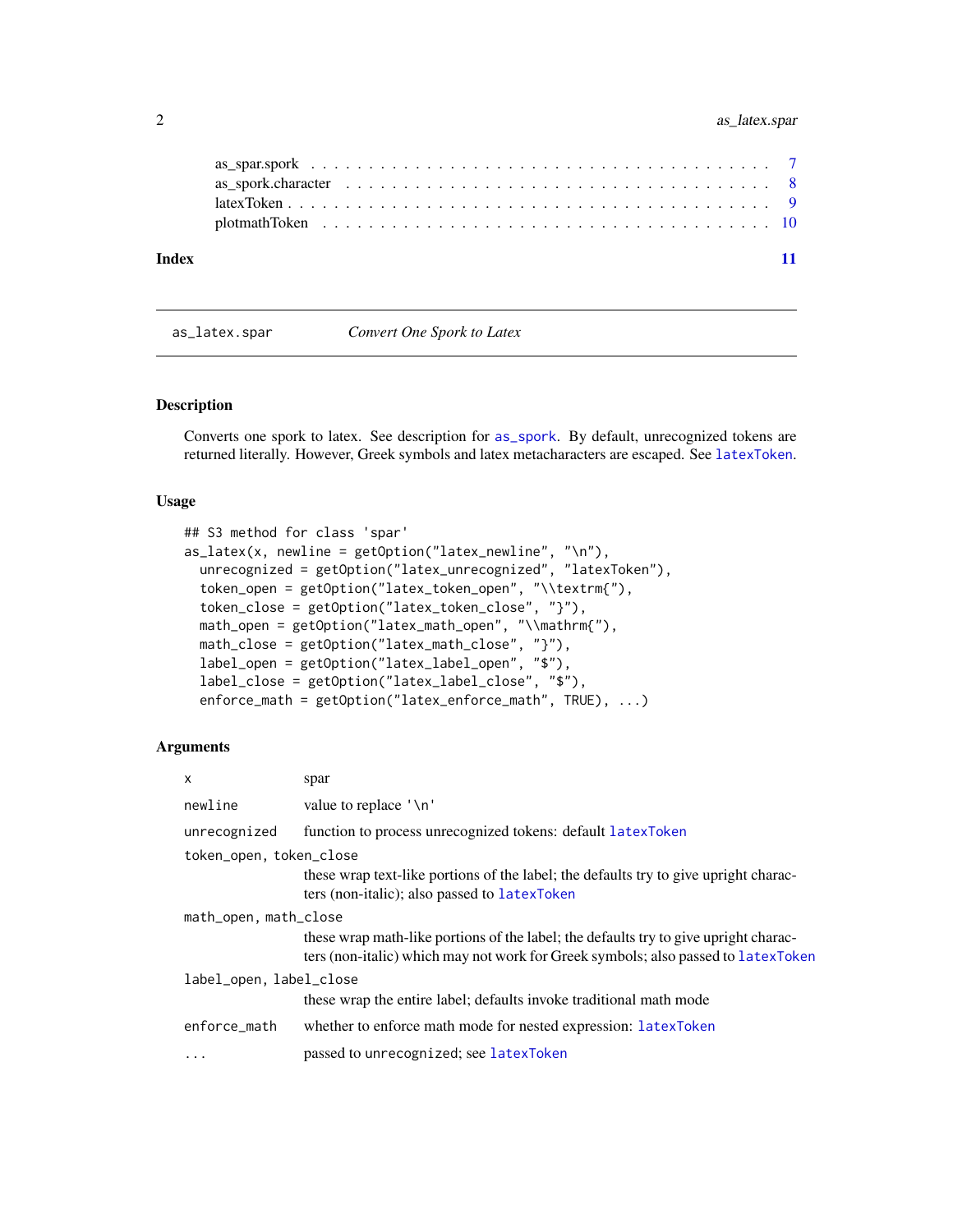#### <span id="page-2-0"></span>as\_latex.spork 3

#### Details

Experimental support is implemented for the newline character  $('\n')$ . Default behavior is to introduce literal newline characters into the resulting tex. This may have no effect on the typeset result. It may be possible to achieve other effects by using non-default values of helper arguments and perhaps additional latex packages.

#### Value

latex

#### See Also

Other interface: [as.expression.plotmath](#page-0-0), [as\\_latex.spork](#page-2-1), [as\\_plotmath.spar](#page-3-1), [as\\_plotmath.spork](#page-4-1), [as\\_previews.spork](#page-5-1), [as\\_spork.character](#page-7-1), [latexToken](#page-8-1), [plotmathToken](#page-9-1)

Other latex: [\[.latex](#page-0-0), [\[\[.latex](#page-0-0), [as\\_latex.spork](#page-2-1), [as\\_latex](#page-0-0), [concatenate.latex](#page-0-0), [latexToken](#page-8-1)

#### Examples

```
library(magrittr)
'V_c./F' %>% as_spork %>% as_latex
'AUC_ss' %>% as_spork %>% as_latex
'C_max_ss' %>% as_spork %>% as_latex
'var^eta_j' %>% as_spork %>% as_latex
'& % $ # \_ { } ~ \^ \\' %>% as_spork %>% as_latex
'one joule (Omega) ~ 1 kg*m^2./s^2' %>% as_spork %>% as_latex
```
<span id="page-2-1"></span>as\_latex.spork *Convert Spork to Latex*

#### Description

Converts spork to latex. Vectorized version of [as\\_latex.spar](#page-1-1).

#### Usage

```
## S3 method for class 'spork'
as\_latex(x, \ldots)
```
#### Arguments

| X        | spork                   |
|----------|-------------------------|
| $\cdots$ | passed to as_latex.spar |

#### Value

latex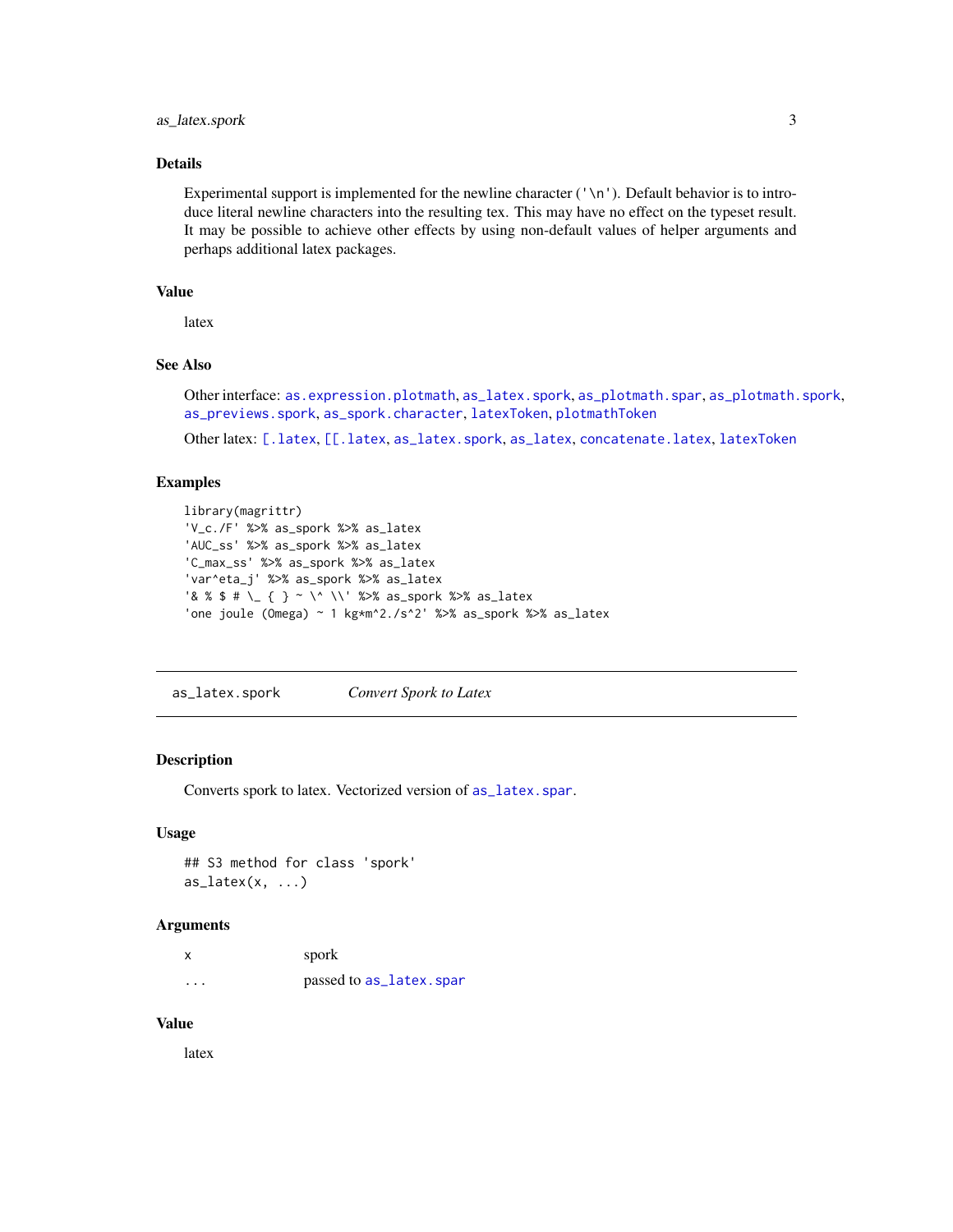#### See Also

Other latex: [\[.latex](#page-0-0), [\[\[.latex](#page-0-0), [as\\_latex.spar](#page-1-1), [as\\_latex](#page-0-0), [concatenate.latex](#page-0-0), [latexToken](#page-8-1)

Other spork: [\[.spork](#page-0-0), [\[\[.spork](#page-0-0), [as.list.spork](#page-0-0), [as.png.spork](#page-0-0), [as\\_plotmath.spork](#page-4-1), [as\\_previews.spork](#page-5-1), [as\\_spar.spork](#page-6-1), [as\\_spork.character](#page-7-1), [as\\_spork.factor](#page-0-0), [as\\_spork.spork](#page-0-0), [as\\_spork](#page-0-0), [ggplot.spork](#page-0-0)

Other interface: [as.expression.plotmath](#page-0-0), [as\\_latex.spar](#page-1-1), [as\\_plotmath.spar](#page-3-1), [as\\_plotmath.spork](#page-4-1), [as\\_previews.spork](#page-5-1), [as\\_spork.character](#page-7-1), [latexToken](#page-8-1), [plotmathToken](#page-9-1)

#### Examples

```
x \leftarrow c (
  'V_c./F',
  'AUC_ss',
  'C_max_ss',
  'var^eta_j'
)
x \leftarrow as\_spork(x)as_latex(x)
as_latex(as_spork('gravitational force (kg\\.m/s^2.)'))
```
<span id="page-3-1"></span>as\_plotmath.spar *Convert One Spork to Plotmath*

#### Description

Converts one spork to plotmath. See description for [as\\_spork](#page-0-0). By default, unrecognized tokens are returned unmodified if they are parseable. Otherwise, backslashes and single quotes are escaped, and the result is wrapped in single quotes. See [plotmathToken](#page-9-1).

#### Usage

```
## S3 method for class 'spar'
as_plotmath(x,
  unrecognized = getOption("plotmath_unrecognized", "plotmathToken"),
  ...)
```
#### Arguments

| x            | spar                                                           |
|--------------|----------------------------------------------------------------|
| unrecognized | function to process unrecognized tokens: default plotmathToken |
| $\cdot$      | passed to unrecognized; see plotmathToken                      |

#### Details

Experimental support is implemented for the newline character ('\n'). It trys to break the expression at the point indicated, and stack the results. Active subscripts and superscripts are closed in advance, preventing these from breaking across lines.

<span id="page-3-0"></span>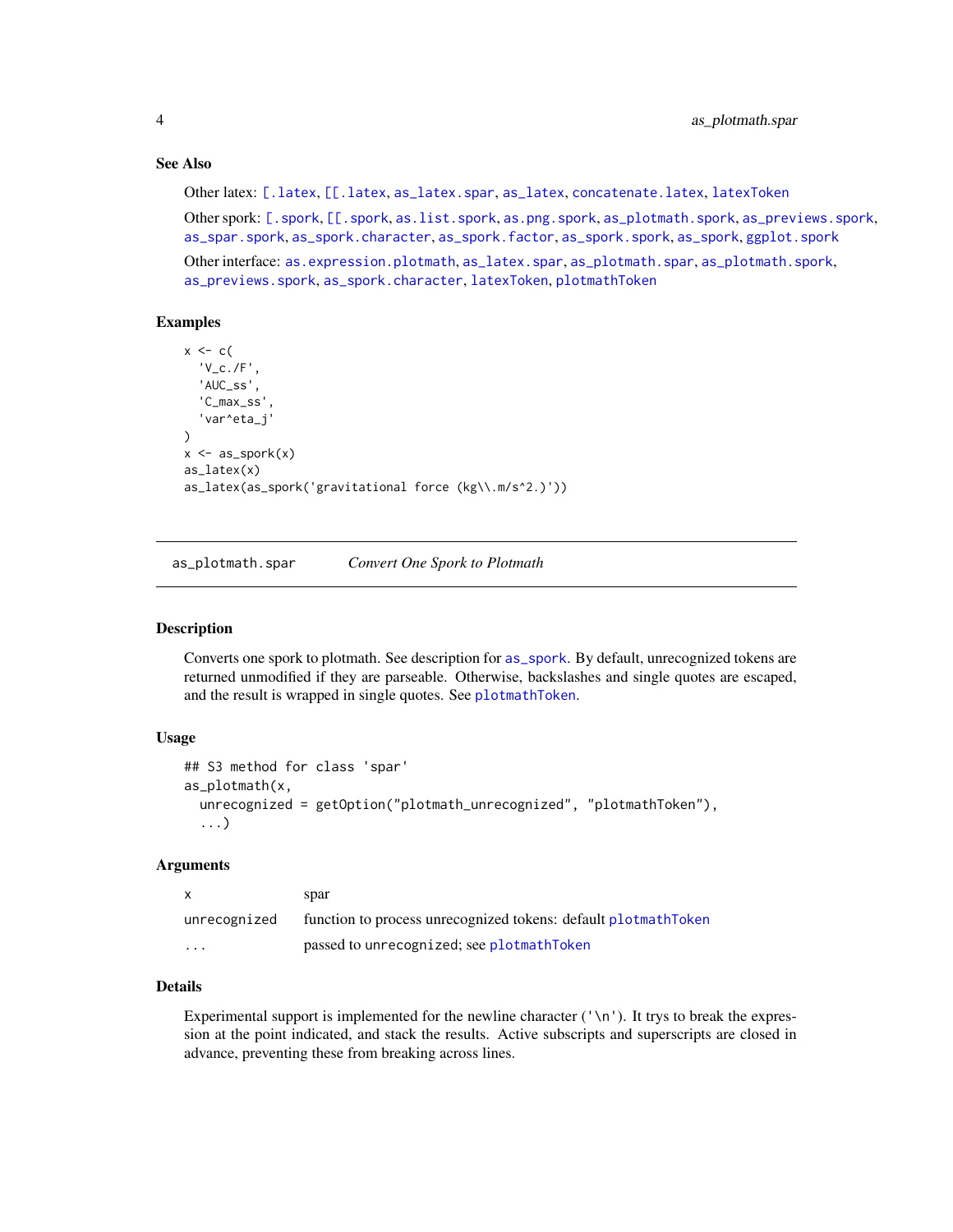<span id="page-4-0"></span>as\_plotmath.spork 5

#### Value

character atop(',

#### See Also

Other interface: [as.expression.plotmath](#page-0-0), [as\\_latex.spar](#page-1-1), [as\\_latex.spork](#page-2-1), [as\\_plotmath.spork](#page-4-1), [as\\_previews.spork](#page-5-1), [as\\_spork.character](#page-7-1), [latexToken](#page-8-1), [plotmathToken](#page-9-1)

Other plotmath: [\[.plotmath](#page-0-0), [\[\[.plotmath](#page-0-0), [as.expression.plotmath](#page-0-0), [as.png.plotmath](#page-0-0), [as\\_plotmath.spork](#page-4-1), [as\\_plotmath](#page-0-0), [concatenate.plotmath](#page-0-0), [ggplot.plotmath](#page-0-0), [goodToken](#page-0-0), [plotmathToken](#page-9-1)

Other spar: [as\\_spar.spork](#page-6-1), [as\\_spar](#page-0-0)

<span id="page-4-1"></span>as\_plotmath.spork *Convert Spork to Plotmath*

#### Description

Converts spork to [plotmath](#page-0-0). See plotmath. Vectorized version of [as\\_plotmath.spar](#page-3-1).

#### Usage

## S3 method for class 'spork' as\_plotmath(x, ...)

#### Arguments

|          | spork                      |
|----------|----------------------------|
| $\cdots$ | passed to as_plotmath.spar |

#### Value

plotmath

#### See Also

Other plotmath: [\[.plotmath](#page-0-0), [\[\[.plotmath](#page-0-0), [as.expression.plotmath](#page-0-0), [as.png.plotmath](#page-0-0), [as\\_plotmath.spar](#page-3-1), [as\\_plotmath](#page-0-0), [concatenate.plotmath](#page-0-0), [ggplot.plotmath](#page-0-0), [goodToken](#page-0-0), [plotmathToken](#page-9-1)

Other spork: [\[.spork](#page-0-0), [\[\[.spork](#page-0-0), [as.list.spork](#page-0-0), [as.png.spork](#page-0-0), [as\\_latex.spork](#page-2-1), [as\\_previews.spork](#page-5-1), [as\\_spar.spork](#page-6-1), [as\\_spork.character](#page-7-1), [as\\_spork.factor](#page-0-0), [as\\_spork.spork](#page-0-0), [as\\_spork](#page-0-0), [ggplot.spork](#page-0-0)

Other interface: [as.expression.plotmath](#page-0-0), [as\\_latex.spar](#page-1-1), [as\\_latex.spork](#page-2-1), [as\\_plotmath.spar](#page-3-1), [as\\_previews.spork](#page-5-1), [as\\_spork.character](#page-7-1), [latexToken](#page-8-1), [plotmathToken](#page-9-1)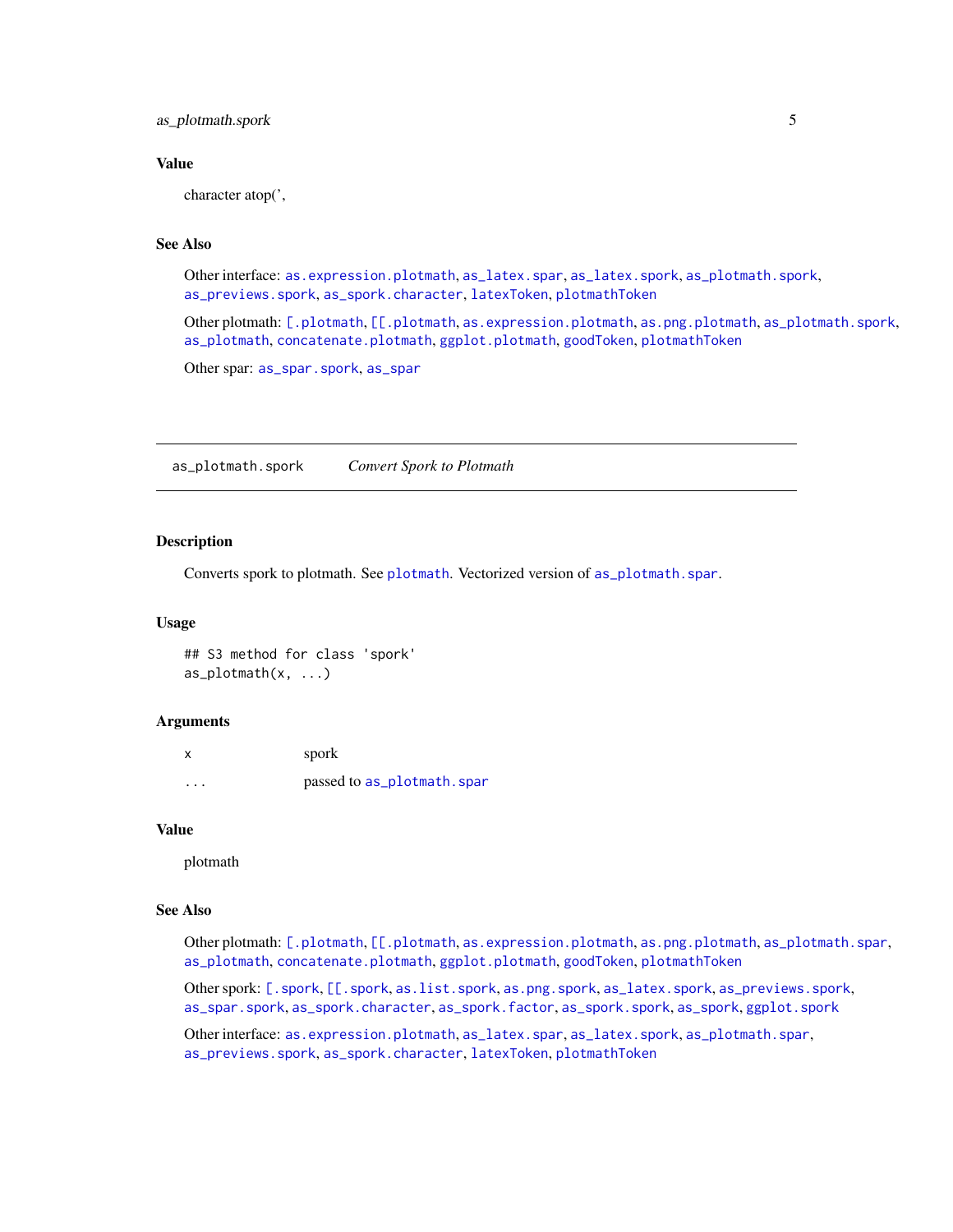#### Examples

```
library(magrittr)
'V_c./F' %>% as_spork %>% as_plotmath
'AUC_ss' %>% as_spork %>% as_plotmath
'C_max_ss' %>% as_spork %>% as_plotmath
'var^eta_j' %>% as_spork %>% as_plotmath
'one joule (Omega) ~ 1 kg*m^2./s^2' %>% as_spork %>% as_plotmath
```
<span id="page-5-1"></span>as\_previews.spork *Compare Previews of Spork*

#### Description

Compares plotmath and latex previews of spork Generates png for both, and overlays latex above plotmath.

#### Usage

```
## S3 method for class 'spork'
as\_previous(x, wide = 70, long = 20, width = 3,height = 1, ...)
```
#### Arguments

| X      | length-one spork                               |
|--------|------------------------------------------------|
| wide   | width in mm of the latex image.                |
| long   | length in mm of the latex image                |
| width  | width (default: inches) of the plotmath image  |
| height | height (default: inches) of the plotmath image |
|        | passed arguments                               |

#### Value

invisible list of filepaths

#### See Also

Other preview: [as.png.plotmath](#page-0-0), [as.png.spork](#page-0-0), [as\\_preview.latex](#page-0-0), [as\\_preview.plotmath](#page-0-0), [as\\_previews](#page-0-0), [as\\_preview](#page-0-0), [ggplot.plotmath](#page-0-0), [ggplot.spork](#page-0-0)

Other interface: [as.expression.plotmath](#page-0-0), [as\\_latex.spar](#page-1-1), [as\\_latex.spork](#page-2-1), [as\\_plotmath.spar](#page-3-1), [as\\_plotmath.spork](#page-4-1), [as\\_spork.character](#page-7-1), [latexToken](#page-8-1), [plotmathToken](#page-9-1)

Other spork: [\[.spork](#page-0-0), [\[\[.spork](#page-0-0), [as.list.spork](#page-0-0), [as.png.spork](#page-0-0), [as\\_latex.spork](#page-2-1), [as\\_plotmath.spork](#page-4-1), [as\\_spar.spork](#page-6-1), [as\\_spork.character](#page-7-1), [as\\_spork.factor](#page-0-0), [as\\_spork.spork](#page-0-0), [as\\_spork](#page-0-0), [ggplot.spork](#page-0-0)

<span id="page-5-0"></span>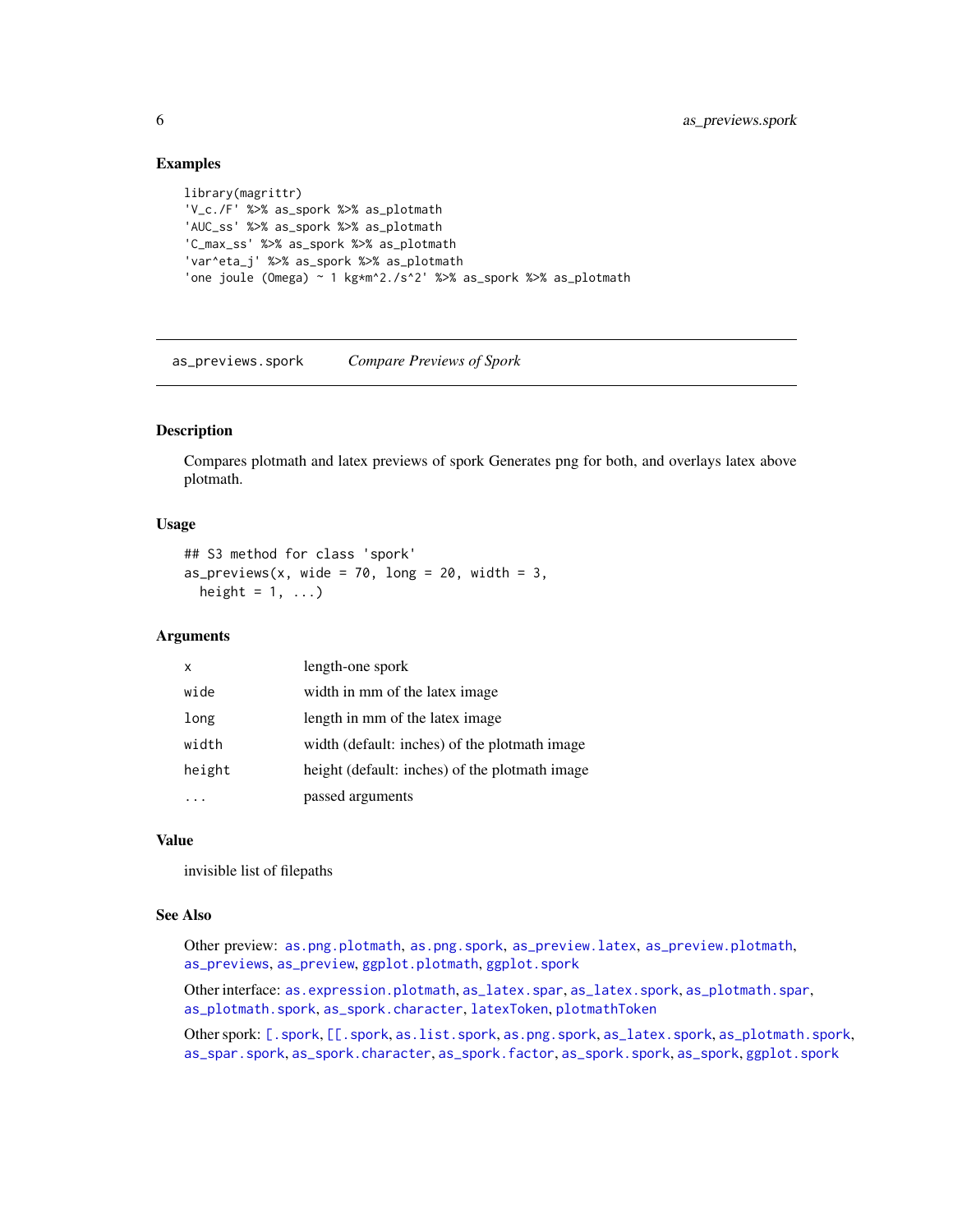#### <span id="page-6-0"></span>as\_spar.spork 7

#### Examples

```
library(magrittr)
specials <- '& % $ # \_ { } ~ \^ \\'
specials %>% as_spork %>% as_previews
specials %>% gsub(' ','',.) %>% as_spork %>% as_previews
'one joule (Omega) ~ 1 kg*m^2./s^2' %>% as_spork %>% as_previews
# disambiguation for plotmath and latex (see \code{\link[grDevices]{plotmath}}):
'epsilon.varepsilon' %>% as_spork %>% as_previews
'rho.varrho' %>% as_spork %>% as_previews
'Upsilon.Upsilon1' %>% as_spork %>% as_previews
'phi.phi1.varphi' %>% as_spork %>% as_previews
'sigma.sigma1.varsigma.stigma' %>% as_spork %>% as_previews
'theta.vartheta.theta1' %>% as_spork %>% as_previews
'omega.omega1.pi.varpi' %>% as_spork %>% as_previews
```
<span id="page-6-1"></span>as\_spar.spork *Parse Spork*

#### Description

Parses spork. Converts length-one character to vector of tokens. Explicit tokens include  $\star \_$  and any of these escaped with backslash, e.g.  $\forall x'$ . Backslash-n is an explicit token ( $\langle \n\rangle$ n'). One or more consecutive whitespace characters are a single token, as are one or more consecutive octothorpes (#). Any string of characters delimited by one or more of the above is implicitly a token as well.

#### Usage

```
## S3 method for class 'spork'
as\_spar(x, \ldots)
```
#### Arguments

|   | length-one character using spork syntax |
|---|-----------------------------------------|
| . | ignored arguments                       |

#### Value

spar (character vector)

#### See Also

Other spar: [as\\_plotmath.spar](#page-3-1), [as\\_spar](#page-0-0)

Other spork: [\[.spork](#page-0-0), [\[\[.spork](#page-0-0), [as.list.spork](#page-0-0), [as.png.spork](#page-0-0), [as\\_latex.spork](#page-2-1), [as\\_plotmath.spork](#page-4-1), [as\\_previews.spork](#page-5-1), [as\\_spork.character](#page-7-1), [as\\_spork.factor](#page-0-0), [as\\_spork.spork](#page-0-0), [as\\_spork](#page-0-0), [ggplot.spork](#page-0-0)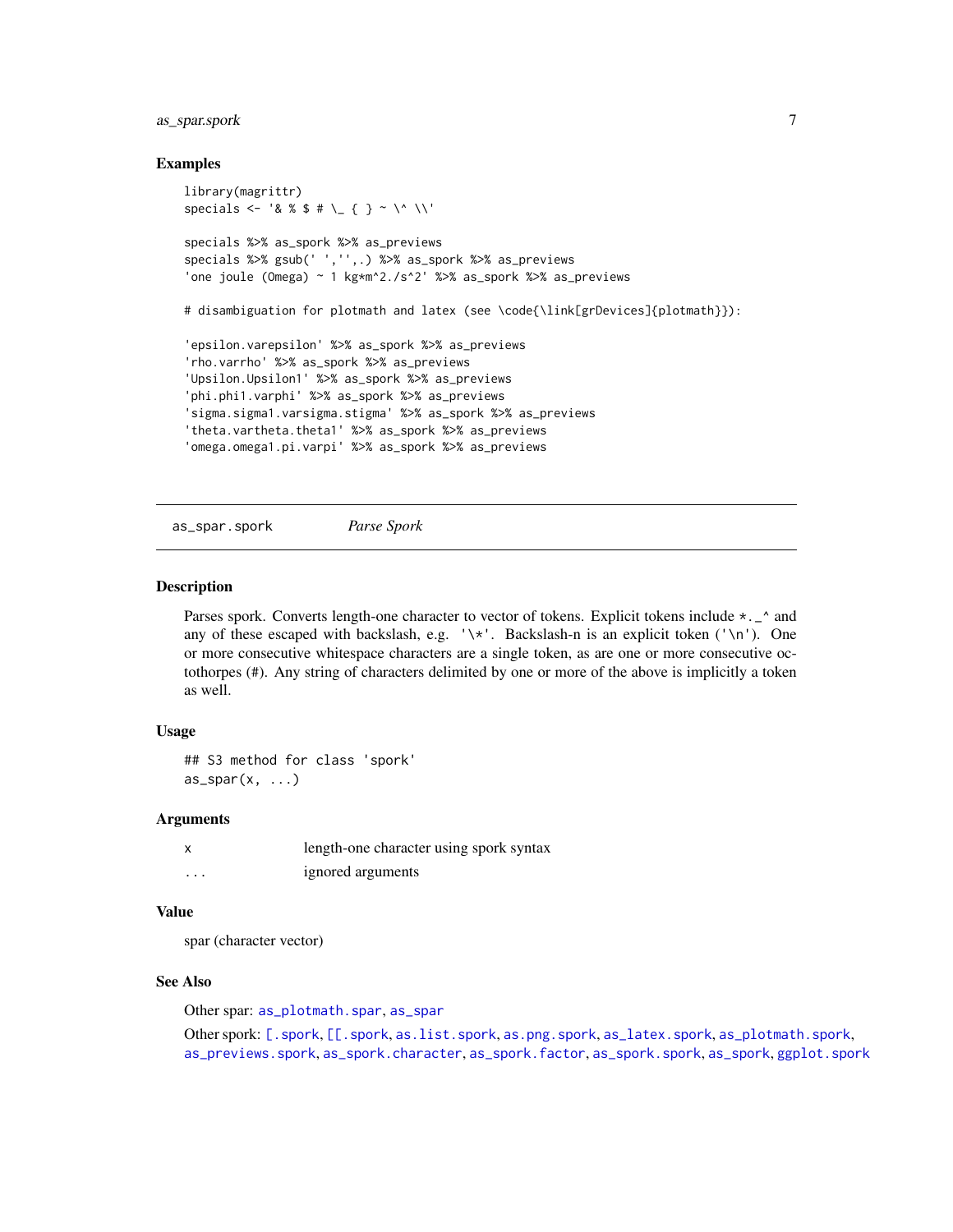#### <span id="page-7-0"></span>Examples

```
as_spar(as_spork('one joule (Omega) ~ 1 kg*m^2./s^2'))
```
<span id="page-7-1"></span>as\_spork.character *Coerce Character to Spork*

#### Description

Coerces character to class 'spork'. See description for [as\\_spork](#page-0-0).

#### Usage

## S3 method for class 'character' as\_spork(x, ...)

#### Arguments

| x        | character         |
|----------|-------------------|
| $\cdots$ | ignored arguments |

#### Value

spork

#### See Also

Other spork: [\[.spork](#page-0-0), [\[\[.spork](#page-0-0), [as.list.spork](#page-0-0), [as.png.spork](#page-0-0), [as\\_latex.spork](#page-2-1), [as\\_plotmath.spork](#page-4-1), [as\\_previews.spork](#page-5-1), [as\\_spar.spork](#page-6-1), [as\\_spork.factor](#page-0-0), [as\\_spork.spork](#page-0-0), [as\\_spork](#page-0-0), [ggplot.spork](#page-0-0)

Other interface: [as.expression.plotmath](#page-0-0), [as\\_latex.spar](#page-1-1), [as\\_latex.spork](#page-2-1), [as\\_plotmath.spar](#page-3-1), [as\\_plotmath.spork](#page-4-1), [as\\_previews.spork](#page-5-1), [latexToken](#page-8-1), [plotmathToken](#page-9-1)

Other character: [concatenate.character](#page-0-0)

#### Examples

as\_spork('V\_c./F')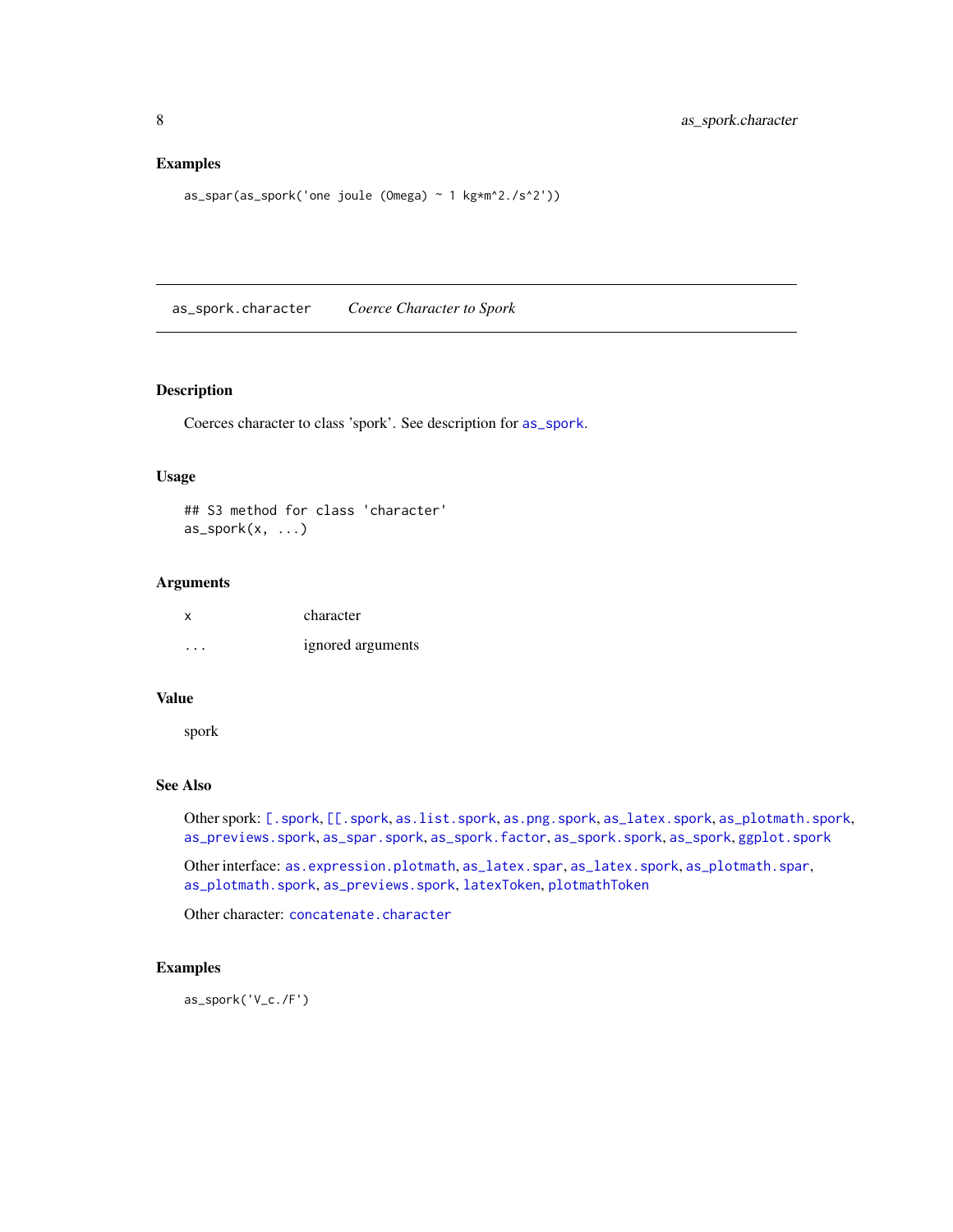<span id="page-8-1"></span><span id="page-8-0"></span>

#### Description

Pre-processes a latex token not recognized as spork. Escapes the common names for Greek letters and escapes latex metacharacters.

#### Usage

```
latexToken(x, unrecognized = latexToken,
  token_open = getOption("latex_token_open", "\\textrm{"),
  token_close = getOption("latex_token_close", "}"),
 math_open = getOption("latex_math_open", "\\mathrm{"),
 math_close = getOption("latex_math_close", "}"),
 label_open = getOption("latex_label_open", "$"),
  label_close = getOption("latex_label_close", "$"),
 enforce_math = getOption("latex_enforce_math", TRUE), ...)
```
#### Arguments

| $\mathsf{x}$            | character                                                                                                                                      |
|-------------------------|------------------------------------------------------------------------------------------------------------------------------------------------|
| unrecognized            | function to process unrecognized tokens                                                                                                        |
| token_open, token_close |                                                                                                                                                |
|                         | these wrap the entire token (used once); by default the token is text-like                                                                     |
| math_open, math_close   |                                                                                                                                                |
|                         | these wrap math-like portions of the token; the defaults try to give upright char-<br>acters (non-italic) which may not work for Greek symbols |
| label_open, label_close |                                                                                                                                                |
|                         | these re-wrap math-like portions of the token if enforce_math is TRUE; de-<br>faults invoke traditional math mode                              |
| enforce math            | whether to enforce math mode for nested expression                                                                                             |
| $\cdots$                | ignored arguments                                                                                                                              |

#### Value

latex

#### See Also

Other latex: [\[.latex](#page-0-0), [\[\[.latex](#page-0-0), [as\\_latex.spar](#page-1-1), [as\\_latex.spork](#page-2-1), [as\\_latex](#page-0-0), [concatenate.latex](#page-0-0)

Other interface: [as.expression.plotmath](#page-0-0), [as\\_latex.spar](#page-1-1), [as\\_latex.spork](#page-2-1), [as\\_plotmath.spar](#page-3-1), [as\\_plotmath.spork](#page-4-1), [as\\_previews.spork](#page-5-1), [as\\_spork.character](#page-7-1), [plotmathToken](#page-9-1)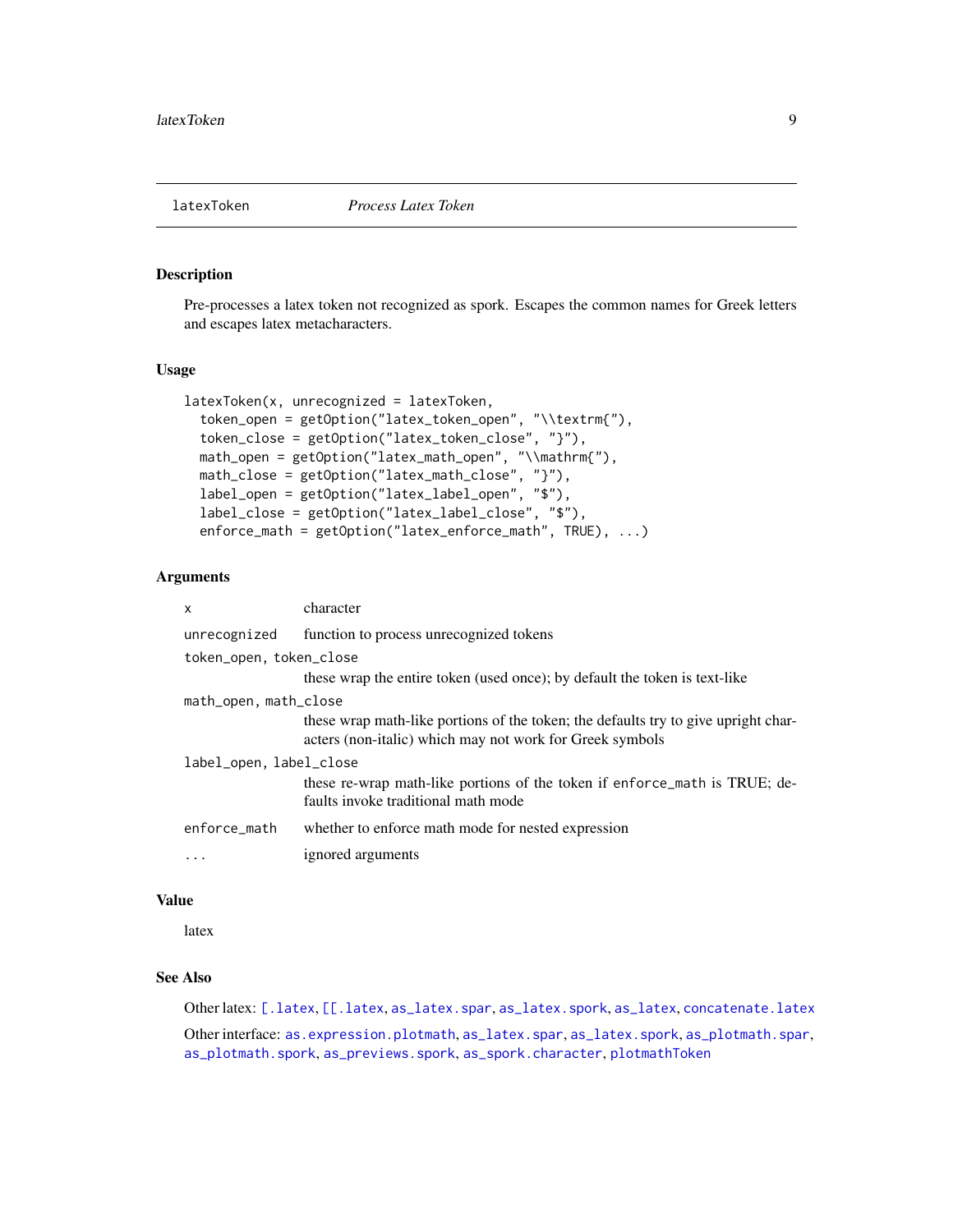#### Examples

```
latexToken('foo')
latexToken('alpha')
latexToken('Alpha')
```
<span id="page-9-1"></span>plotmathToken *Process Plotmath Token*

#### Description

Processes a plotmath token. Escapes single-quotes and wraps in single-quotes. Also maps 'varepsilon' to 'epsilon', since plotmath has only the latter; likewise 'varrho' maps to 'rho' and 'varpi' maps to 'omega1'.

#### Usage

```
plotmathToken(x, conditional = getOption("plotmath_conditional_quote",
  TRUE), unescape = getOption("plotmath_unescape", TRUE), ...)
```
#### Arguments

| $\mathbf{x}$ | (length-one) character                                            |
|--------------|-------------------------------------------------------------------|
| conditional  | if true, return good tokens (parseable) unmodified; see goodToken |
| unescape     | whether to escape (unrecognized) backslash                        |
| .            | ignored arguments                                                 |

#### Value

plotmath

#### See Also

Other plotmath: [\[.plotmath](#page-0-0), [\[\[.plotmath](#page-0-0), [as.expression.plotmath](#page-0-0), [as.png.plotmath](#page-0-0), [as\\_plotmath.spar](#page-3-1), [as\\_plotmath.spork](#page-4-1), [as\\_plotmath](#page-0-0), [concatenate.plotmath](#page-0-0), [ggplot.plotmath](#page-0-0), [goodToken](#page-0-0)

Other interface: [as.expression.plotmath](#page-0-0), [as\\_latex.spar](#page-1-1), [as\\_latex.spork](#page-2-1), [as\\_plotmath.spar](#page-3-1), [as\\_plotmath.spork](#page-4-1), [as\\_previews.spork](#page-5-1), [as\\_spork.character](#page-7-1), [latexToken](#page-8-1)

#### Examples

```
plotmathToken("can't")
plotmathToken("\\", unescape = TRUE)
plotmathToken("\\", unescape = FALSE)
plotmathToken("\n", conditional = TRUE)
plotmathToken("\n", conditional = FALSE)
```
<span id="page-9-0"></span>